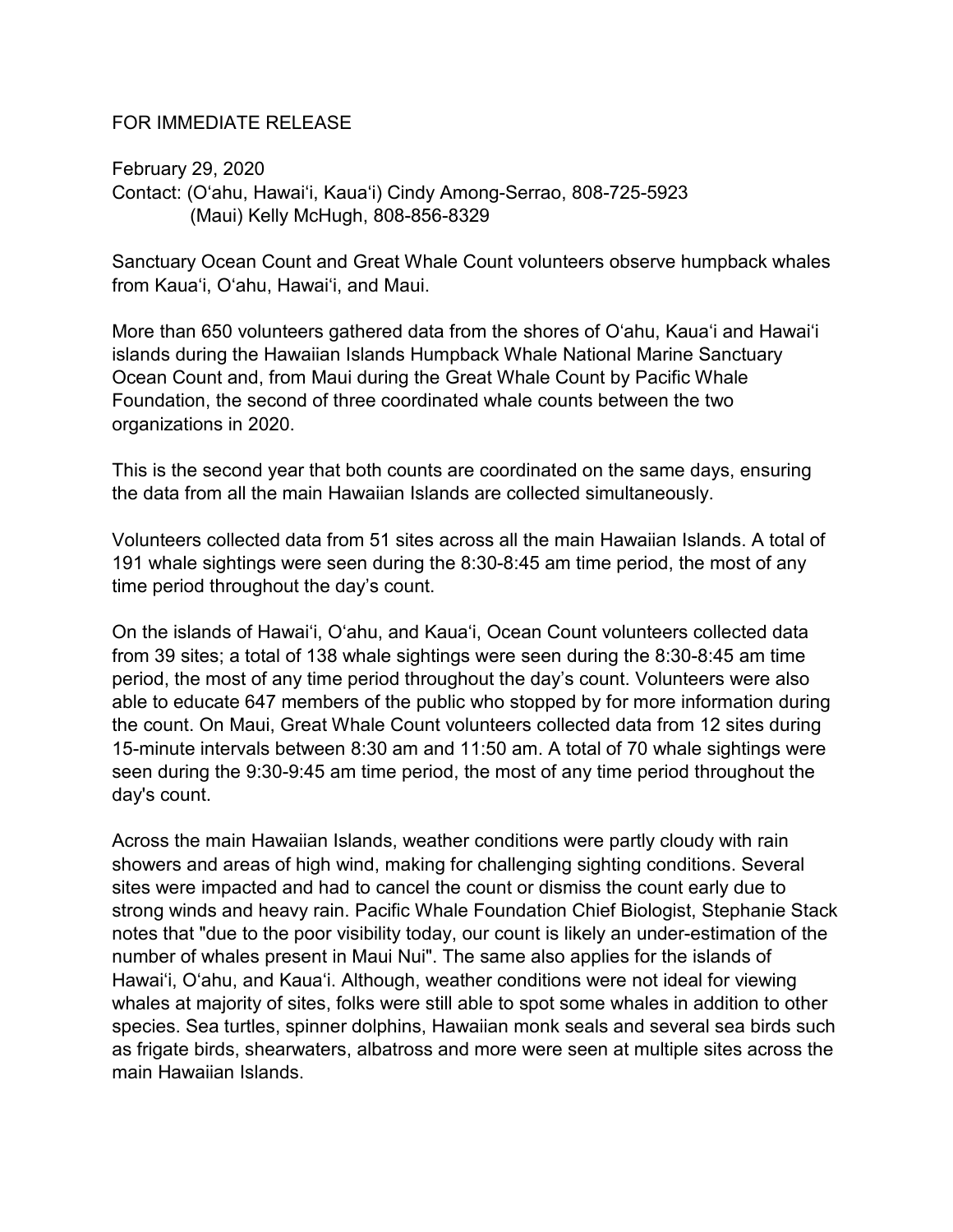Ocean Count promotes public awareness about humpback whales, Hawaiian Islands Humpback Whale National Marine Sanctuary, and shore-based whale watching opportunities. Volunteer participants tally humpback whale sightings and document the animals' surface behavior during the survey, which provides a snapshot of humpback whales activity from the shorelines of O'ahu, Kaua'i and Hawai'i islands.

The annual Great Whale Count by Pacific Whale Foundation brings volunteers together to count whales from shore as part of a long-term survey of humpback whales in Hawai'i, with 12 survey sites along the shoreline of Maui. This event provides a snapshot of trends in relative abundance of whales and is one of the world's longestrunning citizen scientist projects.

Both counts will take place three times during peak whale season: the last Saturdays in January, February, and March of 2020.

Pacific Whale Foundation's Great Whale Count data and volunteer sign-up may be found at mauiwhalefestival.org/greatwhalecount/ with additional information at pacificwhale.org.

Preliminary data detailing Sanctuary Ocean Count whale sightings by site location and volunteer sign-up are available at: https://oceancount.org. Additional information will be available on Hawaiian Islands Humpback Whale National Marine Sanctuary's website at hawaiihumpbackwhale.noaa.gov.

With a mission to protect the ocean through science and advocacy, and to inspire environmental stewardship, Pacific Whale Foundation (PWF) conducts Research, Education and Conservation programs for the communities in which it serves. Founded by Greg Kaufman in 1980 as a 501(c)(3) nonprofit organization dedicated to saving the world's whales from extinction, PWF now operates a social enterprise that offers feebased programs and services through PacWhale Eco-Adventures to help fund its nonprofit work. Combined with memberships, donations, charitable grants and a remarkable group of dedicated volunteers, PWF now reaches more than 400,000 individuals each year through its Maui and Australia offices and research projects in Ecuador and Chile.

The Hawaiian Islands Humpback Whale National Marine Sanctuary, which is administered by NOAA's Office of National Marine Sanctuaries and the State of Hawai'i Division of Aquatic Resources, protects humpback whales and their habitat in Hawaiian waters where they migrate each winter to mate, calve and nurse their young.

The National Marine Sanctuary Foundation, established in 2000, is the official non-profit partner of the National Marine Sanctuary System. The Foundation directly supports national marine sanctuaries by protecting species, conserving ecosystems and